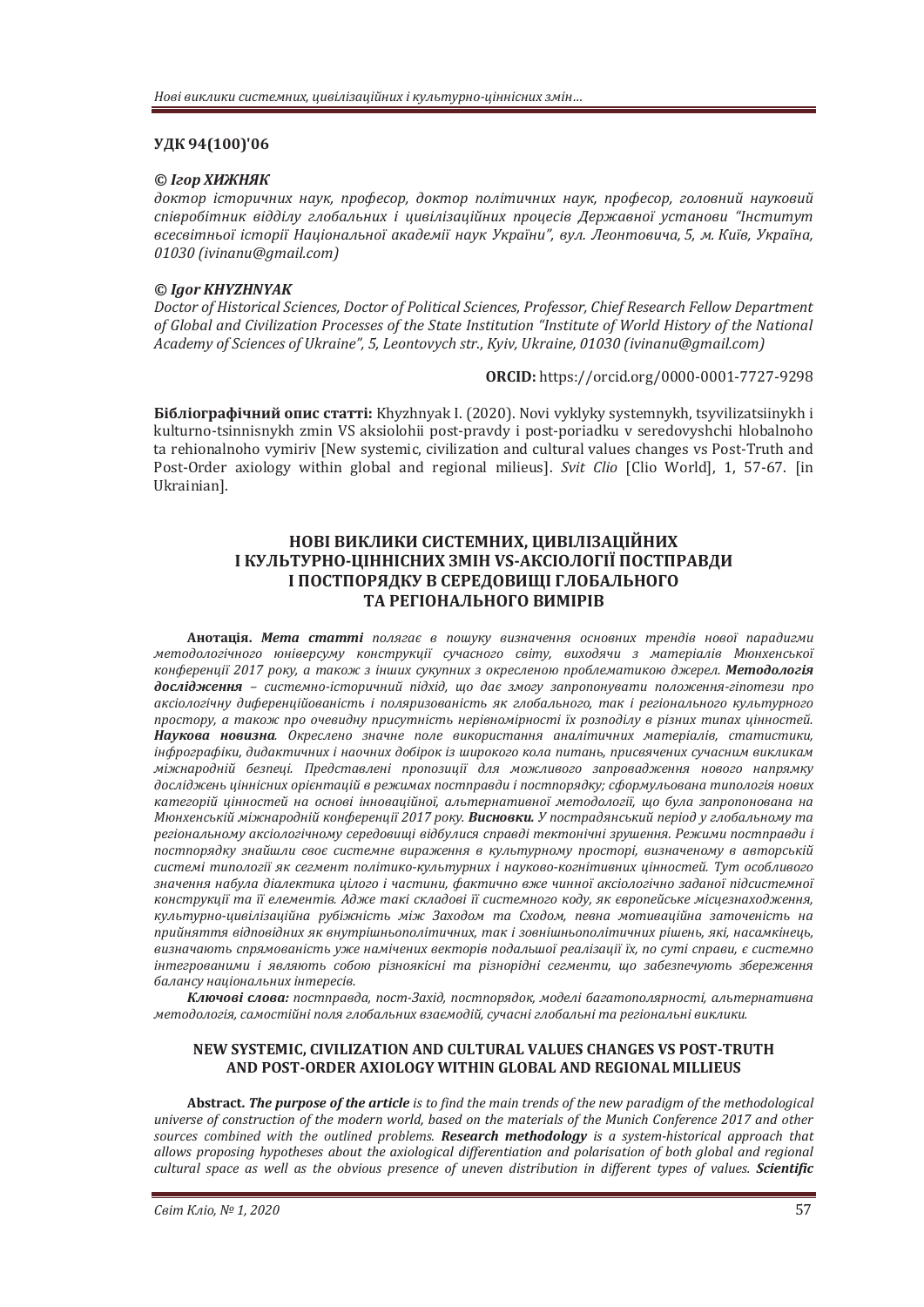*novelty.* The significant field of using analytical materials, statistics, infographics, didactic and visual selections on a wide range of issues devoted to modern challenges to international security has been outlined. The author has presented proposals for the possible introduction of a new direction of research of value orientations in post*truth and post-order regimes. A typology of new categories of values based on innovative, alternative methodology, which was proposed at the Munich International Conference 2017 is also formulated. Conclusions. In the post-Soviet period, there were truly tectonic shifts in the global and regional axiological environment. The* regimes of Post-Truth and Post-Order found their systemic expression in the cultural space defined in the author's system of typology as a segment of political-cultural and scientific-cognitive values. The dialectic of the Whole and Part the already existing axiologically given subsystem structure and its elements acquired special significance. After all, such components of its system code as the European location, cultural and civilizational boundary between West and East, a certain motivational focus on making appropriate domestic and foreign policy decisions, which ultimately determine the direction of the already planned vectors for their further *implementation are systematically integrated and different segments that ensure the balance of national* interests

*Keywords: Post-truth, post-West, post-order, multipolarity models, alternative methodology, independent fields of global interactions, current global and regional challenges.* 

Постановка проблеми. Представлений на розгляд аналіз щорічної версії звіту Мюнхенської конференції з питань безпеки за 2017 рік являє собою вдале поєднання підходів спеціалістів з прийняття політичних рішень, фахівців у галузі безпеки, а також представників різних зацікавлених груп громадського впливу з ряду країн Європи, Азії, Африки Північної та Південної Америки. Цей звіт є третьою спробою, починаючи з 2015 р., представити його у вигляді формату кумулятивного видання, де зображена вся гама підходів експертів, які в тій чи іншій мірі спеціалізуються на проблематиці міжнародної безпеки. При цьому, склад фахівців, яких залучають до складання звіту, фактично щороку змінюється, а вілтак, сама паралигма концепції його вілтворення є лосить линамічною і відображає весь спектр різноманітних підходів у визначенні найнагальніших проблем сучасності.

Під час підготовки цієї публікації важливим насамперед став аналіз проблематики, що схарактеризована через призму феномену глобалізації. За всієї суперечливості тенденцій, наведених у звіті Мюнхенської конференції з питань безпеки, ми саме культурно-ціннісні аспекти глобалізації тлумачимо з погляду підходів, замислених і окреслених у свій час А. Дж. Тойнбі як специфіка Західної цивілізації з її унікальною роллю загальнолюдського інтегратора історії<sup>1</sup>. З рівним ступенем розуміння ми маємо на увазі й те, що О. Шпенглер у своїх останніх студіях відчував як наявні контр тенденції, зокрема того, що, оволодівши сучасними технологіями, незахідні народи можуть повстати проти планетарного панування Заходу і протистояти йому на рівних<sup>2</sup>. Іншими словами, коли йдеться про глобалізацію, то мають на увазі викристалізацію певної системи світової культури, основу якої складає своєрідний кодекс західних цінностей та ідеалів. Однак, на тлі цього конче важливо також мати на увазі дві обставини: по-перше, якою мірою західні цінності можуть бути конкордними (тобто сумісними) з базовими культурними основами інших цивілізацій; подруге, якою мірою культурна продукція (тут маємо на увазі насамперед блага сучасної цивілізації: комп'ютери, мобільні телефони, телевізори, айфони тощо), що пропонується Заходом решті людства як еталонні зразки, може повною мірою репрезентувати власне базові цінності Західної цивілізації як такої, а також дати змогу стати своєрідним показником беззаперечної якості, що, починаючи з повоєнного періоду, дала змогу західним цінностям посісти провідні позиції у світі.

Ціннісні основи Західної цивілізації нерозривно пов'язані з духом індивідуалізму і раціоналізму, що особливо відчутно виявилося в тенденціях, зафіксованих на Мюнхенській конференції. Іншим цивілізаційним світам більш характерні цінності колективізму і традиціоналізму. А це є чи не найсприятливішим середовищем для проявлення (й на конференції зокрема) проявів популізму, а також появи широкого кола його "гібридних" різновидів.

У цьому зв'язку "порядок денний" стає заповненим культурно-ціннісними контрадикціями серед представників різних цивілізацій. Адже наївним було б вважати, що

<sup>&</sup>lt;sup>1</sup> Toynbee A.J. A Study of History. London, 1988.<br><sup>2</sup> Шпенглер О. Закат Европы. Т. 1-2. Москва: Мысль, 1998.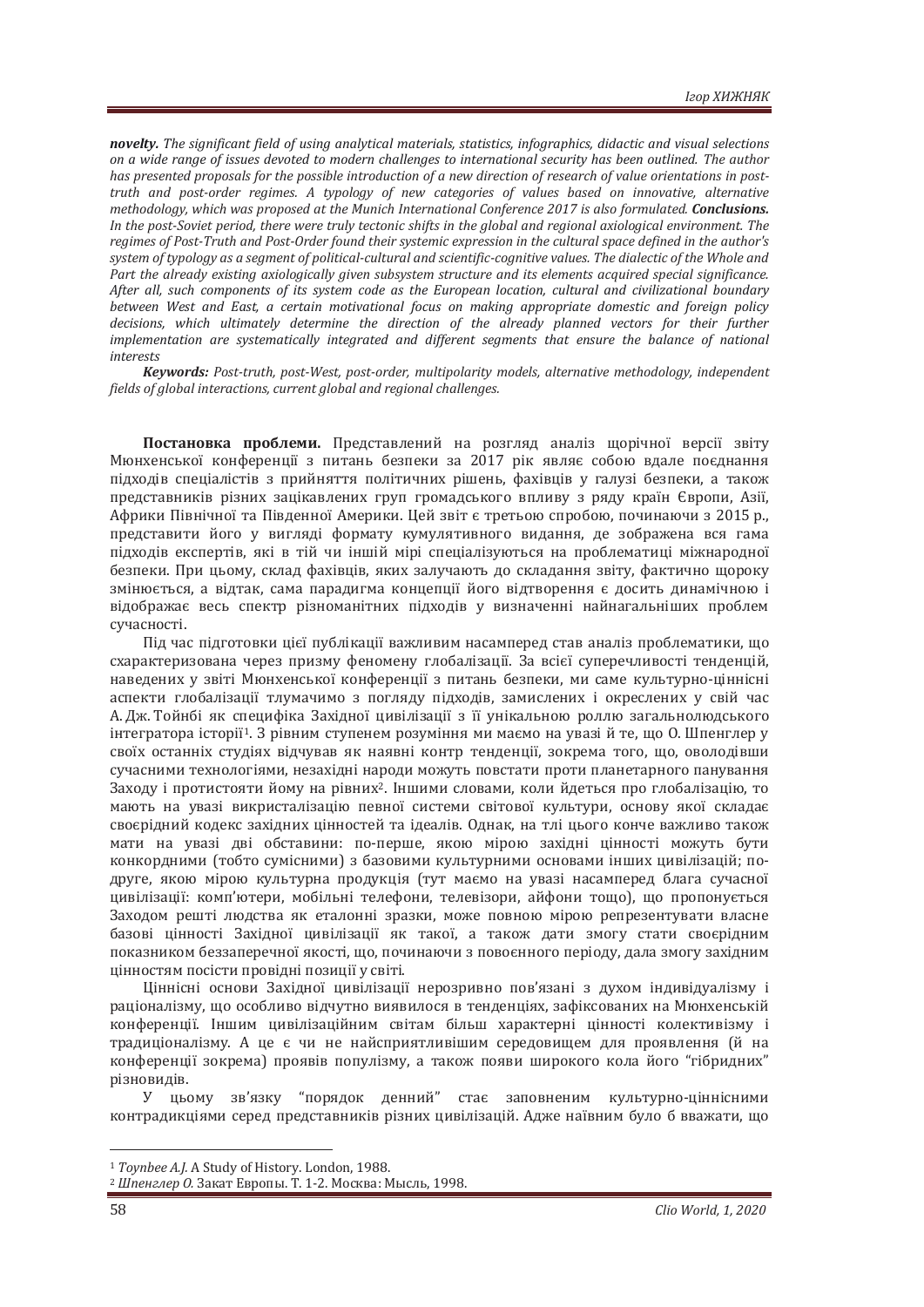сам факт грандіозних успіхів Заходу протягом останніх століть є достатньою причиною того. щоб люди, наприклад, у регіонах Азії, на Близькому Сході чи в Індії відмовилися від своїх вікових культурно-світоглядних основ. Останні являють собою сталу основу їх життєвого ладу, а спроби проведення політики насадження західних цінностей лише викликають зворотну реакцію відторгнення.

З погляду системності наявність зрушень у цивілізаційних і культурно-ціннісних самостійних полях глобальних взаємолій стала ареною загострення певного набору тих суперечностей, які іманентно закладені в самій природі глобалізації. Власне, матеріали конференції та їхня відповідна аналітика свідчать про невідповідність світових і наразі наявних економіко-політичних моделей як успішних регуляторів вдалому становленню й закріпленню сучасних тенденцій глобального розвитку.

Розгляд глобалізації як арени постійних цивілізаційних трансформацій спричиняє появу нових оцінок в еволюції як самого феномена демократії, так і опозиційних явищ персоналістської автократії, монізму (коли всі ключові рішення приймає особисто президент) або султанізму, які отримали додатковий імпульс розвитку в умовах розширення зон як світових, так і регіональних турбуленцій протягом другої декади XXI-го  $CT$ 

Зауважимо, що на Мюнхенській конференції досить часто озвучували різні тези, які зголом лягали в основу тих чи тих молелей зовнішньої політики, що справляли значний вплив на її світовий контекст. Для прикладу згадаємо виступ на цьому зібранні в 2007 р. В. Путіна, де той виклав основні тези зовнішньої політики Росії, що згодом матеріалізувалися в агресивні, загарбницькі дії РФ стосовно Грузії (2008 р.) та України (2014  $p.$ 

Версія звіту Конференції 2017 р. також містить низку інноваційних тез, що відображають появу незвичних тенденцій зміщення акцентів у вирішенні світових справ в іншому напрямку, який одержав назву "пост-Захід", тобто тенденції, що певним чином на практиці вже виявили себе, відображають зовсім нову постановку питань вирішення глобальних проблем уперше після 1945 р. Тому питання входження світової політики в еру незвіданого, еру "постпорядку", що міститься у преамбулі до звіту, не належить до звичного її статусу змісту і в новому контексті вже зовсім не видається цілісно риторичним. І як підкреслюється в передмові до звіту: "На це питання відповідь стане зрозумілою лише в наступні роки, а все, що буде відбуватися в майбутньому, цілком залежить лише від нас"<sup>3</sup>.

Звілси випливає формулювання мети статті: на основі матеріалів Мюнхенської конференції 2017 р., інших сукупних з окресленою проблематикою джерел здійснити спробу пошуку визначення основних трендів нової парадигми методологічного юніверсуму конструкції сучасного світу.

Виклад основного матеріалу дослідження. Без сумніву, інноваційним водорозділом у фазі формування, певно, інших змін у моделі глобальної багатополярності, що одержує самостійне окреслення в межах "порядку денного", характерного для другої декади XXI-го ст., стала поява автономних точок прикладання економіко-політичних сил із власним незвичним (для традиційного сприйняття) змістовим наповненням. Вказане безпосередньо стосується виразної багатоярусності сучасного світового порядку. Воно також має окреслені можливості вибудовувати окремі самостійні поля глобальних взаємодій, розбірно позначати розклади світових політичних сил, кожна з яких одержала змогу визначати власну автономність вибору.

Під терміном *самостійні поля глобальних взаємодій*, згідно з нашою гіпотезою, ми з погляду системності розуміємо два фактори: конструкційні окресленість і регламентацію. До першого належать інших два відповідно пов'язані структурні елементи формального та неформального порядку. В останніх присутні формальні політичні інститути кожної держави на кшталт конституцій, законів, статутів різних організацій, норм звичайного права, юридично оформлених угод між політичними силами. Другим елементом є такий неформальний цивілізаційно-культурний інститут, як політична культура держави.

Наступним виділеним нами чинником самостійного поля глобальних взаємодій є рівень зовнішньої політики, який співвідноситься з культурно-цивілізаційними особливостями саме через типи державних інститутів, де також визначаються загальноприйнятні зразки

<sup>3</sup> Munich Security Report 2017, Post-Truth, Post-West, Post-Order. URL: https://www.securityconference.de/e n/discussion/munich-security-report/munich-security-report-2017/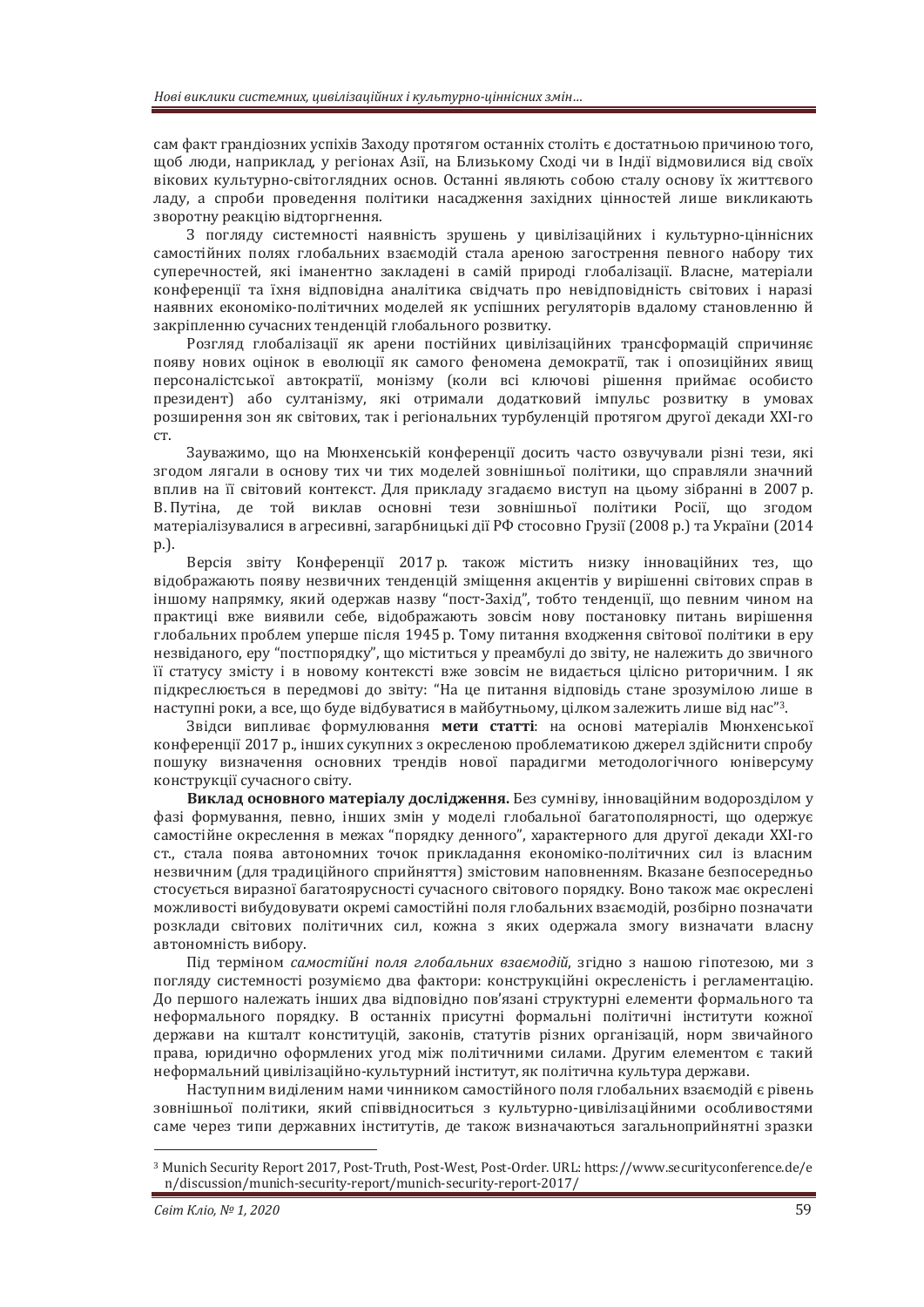поведінки, базові цінності, уяви про світ, історичні архетипові риси національної свідомості певної держави.

Усім відоме поняття "взаємозалежності", яке до цього моменту мало, головним чином, глобалізовану залежність більшості акторів на міжнародній арені лише від кількох великих гравців, наразі отримує нову смислову змістовність. При цьому відкриваються непередбачувані раніше можливості не лише для певної частини так званих "малих держав". а й для ряду позаелітних верств населення навіть у найуспішніших, що процвітають, країнах світу для створення там мережевих зв'язків нового типу. Причому, ігнорування цих нових зв'язків стає все неймовірнішим навіть для провідних світових держав.

Саме тому, у досить характерному звіті під назвою "Постправда, пост-Захід, постпорядок", який підготували для щорічної Мюнхенської конференції 2017 р., майже в алармістській манері було вказано на проблеми, пов'язані з кінцем "ліберального світового порядку"<sup>4</sup>. "Лібералізм" тут трактують як свободу переміщення, традиційну віру в інтернаціональні відносини, у глобалізацію, у надійні наднаціональні інститути, спроможні краще вирішувати проблеми світової спільноти. Цей звіт у своєму підґрунті базується на соціології, яка вказує, що в багатьох країнах суспільні настрої змістилися в бік національної держави. Стосовно діяльності наднаціональних еліт (які протягом попереднього етапу були ключовими бенефіціарами вирішення нагальних проблем пересічних громадян) ці ж громаляни все більше висловлювали скепсис. Наразі вони все частіше почали казати "ні" глобалізації, "ні" інтересам колективним, і все рішучіше "так" інтересам суто національним, за формулою: простим людям - прості рішення!

Наведений звіт, що за формою все більше нагадує ґрунтовну доповідь щодо найнагальніших безпекових проблем, усе ж містить чітко окреслений водорозділ між "правими" і "лівими", який до цього існував завжди, а наразі починає виявлятися між ліберальними і ксенофобськими або націоналістичними полюсами, де люди зовсім не бажають нікого чути. Вони навіть стають в опозицію до тієї системи цінностей, яка цілими десятиріччями була панівною. Хоча в самому контенті, що проходить через всю сутнісну структуру доповіді, досить виразно відчувається наявність певної розгубленості. І тому, принаймні на рівні відчуттів, її методологічна парадигма виступає як арена присутності своєрідного штампу прояву справді панічних настроїв.

А з цього виходить, що порядок сучасного буття наближається до логіки власного кінця і (повтору його) начебто вже більше не буде. Тому, якщо це направду так, то виникає вже зовсім інша terra incognita небаченого до цього тренду – "пост-Захід", тобто все те, що відбувалося в межах беззастережного контролю Заходу тепер починає дрейфувати в площину вже зовсім іншого середовища, де характер очікуваних рішень уже буде кардинально іншим<sup>5</sup>. Нині спостерігаються риси появи, певно, уже іншого тренду в змінах правил функціонування як глобальної, так і європейської економіко-політичної та культурно-цивілізаційної гри!

Насамкінець, усе це стає дуже цікавим. Свого часу, коли відоме Тихоокеанське партнерство стало приводом для обговорення і різноманітних дискусій, тодішній президент США Б. Обама не раз виступав щодо цього, вказуючи на головний мотив укладання цієї регіональної преференціальної торговельно-економічної угоди нового типу<sup>6</sup>. "Порядком денним" стали інноваційні підходи до нових правил торгівлі XXI ст. в усьому світі, обсяг якої обраховувався вже в трильйонах доларів США<sup>7</sup>. І все-таки ця угода так і не відбулася!

Подібне виявилося повною й абсолютною несподіванкою, щось на зразок грому серед ясного неба! А все сталося, очевидно, через результати виборів президента США в 2016 р.<sup>8</sup>. Саме за пілсумками останніх і була поставлена піл сумнів власне "ліберальна паралигма"

<sup>&</sup>lt;sup>4</sup> Op. cit.

<sup>&</sup>lt;sup>5</sup> Inglehart R. & Norris P. Trump, Brexit, and the Rise of Populism: Economic Have-Nots and Cultural Blacklash, HKS Faculty Research Working Paper Series PWP 16-026, Harvard Kennedy School (Cambridge, MA), August 2016. URL: https://reseach.hks.harvard.edu/publications/getFile.aspx?/d= **1401, p.6** *s <i>s n*<sub>0</sub> *m*<sub>6</sub> *Poa R.S. & Mounk Y.* The Democratic Discontent. Journal of Democracy. Vol. 27, 3, 2016, p.7

<sup>7</sup> Rutenberg J. Alternative Facts and the Costs of Trump-branded Reality. The New York Times, 22 January 2017.

<sup>&</sup>lt;sup>8</sup> Roth K. We Are on the Verge of Darkness. URL: Foreign Policy, 12 January 2017. Peжим доступу: http://foreignpolicycom/2017/01/12we-are-on-the-verge-of-darkness-populism-human-rightsdemocracy/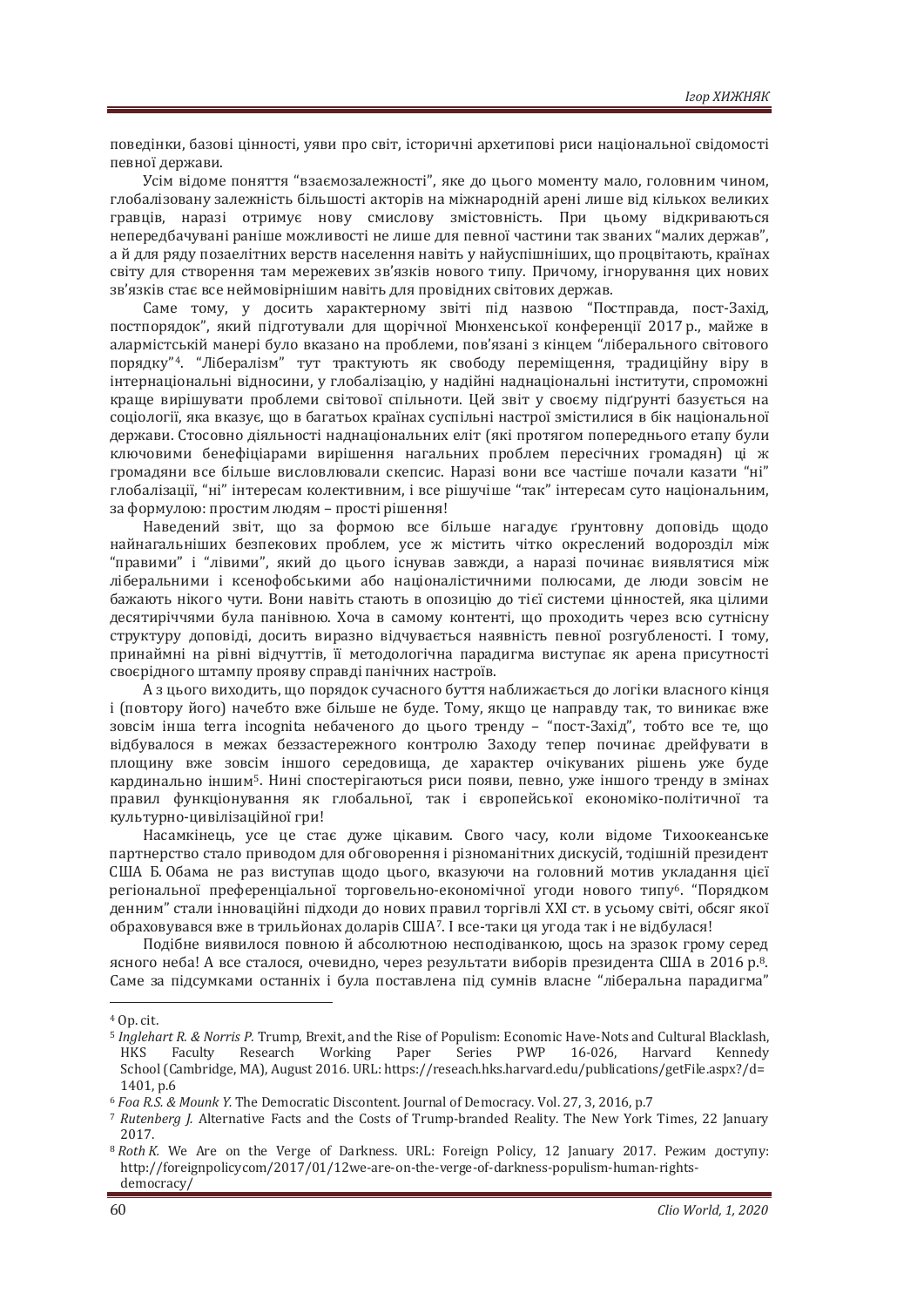побудови світопорядку та відповідні механізми її регулювання. Тут надто виразно дало про себе знати відображення національних інтересів у правилах розташування промислових потужностей на власній території, а не за кордоном, у розробленні нових правил торгівлі, у яких мають бути враховані також і персональні інтереси спеціалізованих соціальних верств у країнах-виробниках. Останнє прямо стосується інтересів обраних елітних корпорацій, базових розробників нових високотехнологічних продуктів, які в останні десятиліття практично повністю ігнорували настрої в таких соціальних стратах, як «блакитні комірці». А це особливо яскраво проявилося в географічному розподілі промислових потужностей, особливо всередині США<sup>9</sup>.

Як евентуальне (те, що стосується саме подій) доповнення до загального контексту мюнхенського безпекового звіту за 2017 рік зазначимо, що досить швидко в торговельний і виробничий дисбаланс, що наразі виник, намагається втрутитися Росія. Уже у квітні 2017 р. РФ було укладено низку договорів з Китаєм стосовно відновлення, розширення та активізації торговельно-економічних зв'язків "шовкового шляху". 4-6 вересня 2017 р. на спільному зібранні країн об'єднання БРЕКЗИТу було укладено угоди між державамиучасницями з подальшого поглиблення співпраці у справі виробництва і торгівлі.

Співзвучними з економічними негараздами ліберального зразка є зміни й на політичному тлі. Першим дисонансом, що пролунав у зведеному оркестрі ЄС ще в 2016 р. стало неочікувано різне бачення громадян і еліт у виборі політичних цінностей, що призвело до "брекзиту" у Великій Британії<sup>10</sup>. Проте це був лише початок бурхливого потоку несподіванок на європейському театрі ціннісних переформатувань і переоцінок. Протягом лише 2017 р. ми спостерігали новий "гібридно-ціннісний" підбір уподобань у політичному середовищі держав – лідерів ЄС. У квітні, під час президентських виборів у Франції, не досить передбачена першість дісталася хоча й представнику еліти, але який не належав до жодної з традиційних партійних інституцій країни. Чергова "антиліберальна" несподіванка трапилася під час вересневих виборів 2017 р. у ФРН, де третє місце за кількістю набраних голосів неочікувано посіла політична сила з певним ухилом націонал-соціалістичного зразка (проблеми з мігрантами залишимо поза дужками цієї публікації). Одним із останніх проявів вибухової активності "націоналістичного полюсу", що трапилися протягом 2017 р., став місцевий референдум у Каталонії, що спричинив широке політичне збурення не тільки в Іспанії, але й по всій Європі.

Ось чому цілком реальна в перспективі "гібридно-ціннісна парадигма постліберального світу" зі своєрідними для неї проявами, характерними для другої декади XX-го ст., особливо в Європі, повела за собою необхідність формулювання такої лексико-політичної одиниці, яку ми вперше пропонуємо для дискурсу у вигляді інноваційного терміна "мобократія". Він являє собою симбіоз наведених вище ознак і в робочому вигляді має таке визначення: "Домінація режиму антиелітарності, активне несприйняття сталих норм і порядків, "гібридного" популізму, підтвердження ознак наявності дискримінації економічних інтересів певних профільних страт населення навіть в індустріально розвинутих соціумах, і, залежно від країни, стохастичне потурання смакам, потребам, надіям і сподіванням почасти люмпенізованих, дискримінованих, а також специфічно маргіналізованих верств населення".

Як бачимо, під час формування ключових тенденцій світового порядку XXI ст. синергія наведених синкретичних явищ формує ланки одного ланцюжка. Правда, поки його контури не мають остаточної визначеності. Або, скажімо, так: не досить ясними є перспективи подальшої плюралізації системи міжнародних відносин. Проте остаточна відповідь неможлива без докладнішого аналізу всього комплексу базових чинників, що впливають на визначення нових параметрів глобального порядку, який почав змінюватися (особливо протягом останніх років) і аналоги яких тільки формуються.

З усього різноманіття теоретичних підходів до вивчення міжнародних відносин у другій декаді XXI ст. одним із найпродуктивніших можна вважати системний. Цей "макропідхід" завдяки своїй комплексності дає змогу виділяти регіональний рівень і регіональні підсистеми як самостійні аналітичні об'єкти для подальшого всебічного наукового

<sup>&</sup>lt;sup>9</sup> Kuzin, M. Trump and American Populism Old Whine, New Bottles. URL: Foreign Affairs October 6, 2016. Режим доступу: https://www.foreignaffairs.com/articles/unitedstates/2016-10-06/trump-and-americanpopulism.

<sup>10</sup>Oxford Dictionaries. World of the Year 2016 is… URL: https://en.oxforddictionaries.com/world-of-theyear/world-of-the-year-2016.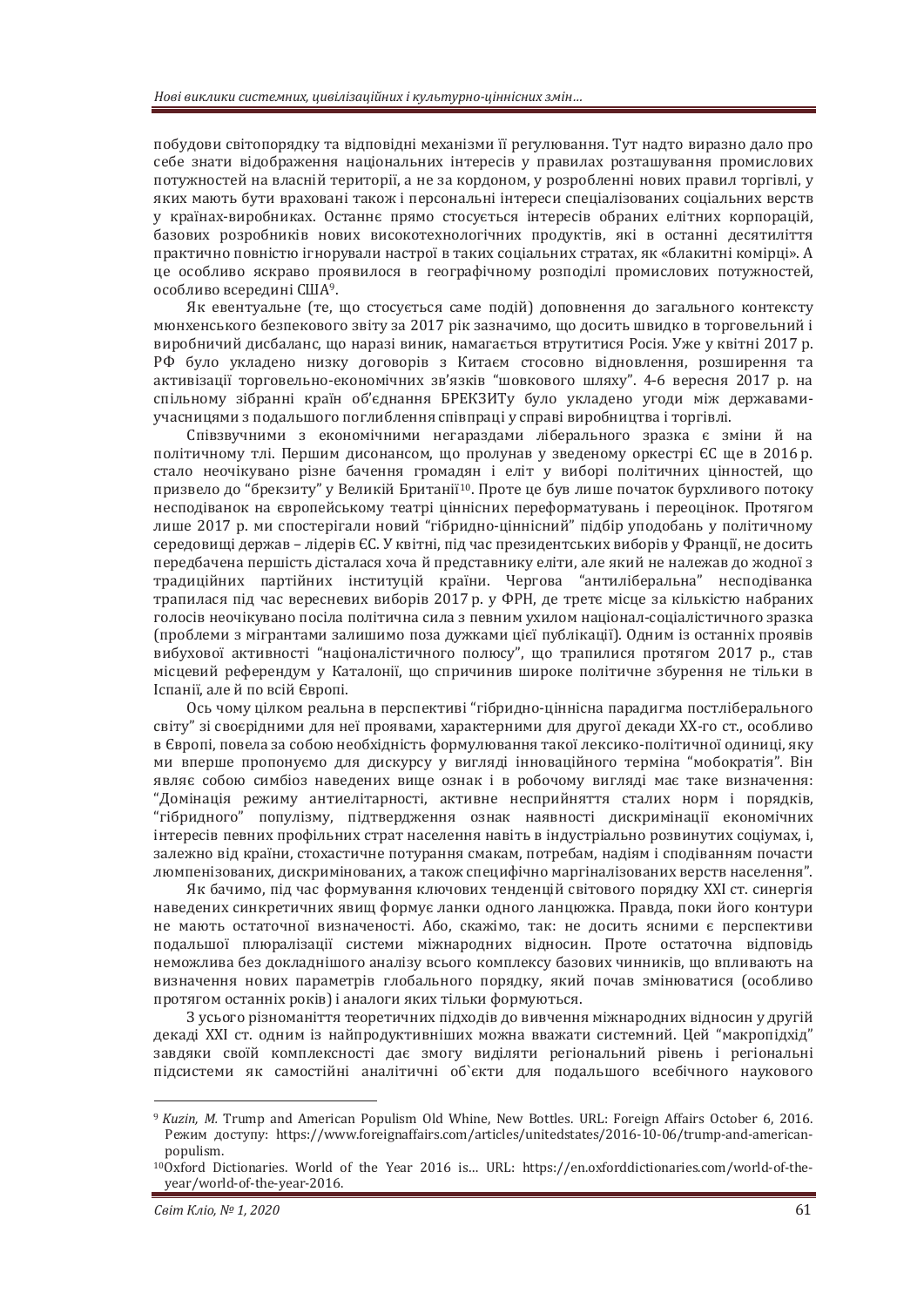дослідження. Такий підхід дає змогу вирішувати поряд з теоретичними й суто прикладні завдання: виокремлювати, підбирати та зіставляти ключові макрорегіони світу і вже безпосередньо на регіональному рівні аналізувати те, як модифікуються глобальні закономірності відповідно до макрорегіональних і регіональних утворень, регіональних організацій різного типу, власне, у межах певних країн, транскордонних і внутрішніх регіонів держави.

Питання про регіональні і субрегіональні пілсистеми, що пов'язані з новітніми трендами в сучасних міжнародних відносинах, особливо після 2014 року, і які мають безпосередній вихід на глобалізацію, регіоналізацію і фрагментацію (до речі, як і саме поняття регіону і пов'язане з цим конкретне регіональне членування світу), і досі є предметом серйозного наукового дискурсу. Відтак на перше місце вийшли дослідження комплексного аналізу різноманітних чинників, що відображають як внутрішньополітичні, так і зовнішньополітичні процеси, пов'язані зі структурними особливостями нової політичної підсистеми "omnes et singulos" (разом і окремо). Вона являє собою продукт 29річного пострадянського розвитку та існує у вигляді окремого міжнародно-політичного підсистемного сегменту, який окреслює до того ще й географічний простір базових держав ˙˟ˑˆˑˆˈˑ˒ˑˎ˪˕ˋ˚ːˑˆˑ˖˕˅ˑ˓ˈːːˢ– ʟˑ˔˪˫˕˃ʢˍ˓˃˫ːˋǤʶːːˑ˅˃˙˪ˌː˃˒˪ˇ˔ˋ˔˕ˈˏː˃˔ˍˎ˃ˇˑ˅˃˕˃ˍˑˉ має особливо окреслену власну ціннісну, культурно-цивілізаційну, соціально-економічну і політико-режимну специфіку.

Саме вивченню цього нового, пілотного, підсистемного, субрегіонального, міжнароднополітичного утворення сучасного глобального, цивілізаційного і регіонального розвитку і присвячена монографія автора цієї публікації під назвою "Від "навіки разом" до "omnes et singulos" (разом і окремо). Україна у системному протистоянні глобальних полюсів сили"<sup>11</sup>. У кожному із представлених у ній соціумів нова підсистемна, субрегіональна одиниця має відповідні внутрішньопідсистемні складові - російську "Євразійсько-імперський гамбіт" і українську "Держава всупереч". Обидва названих підсистемних компоненти функціонують згідно з чинними об`єктивними системними трендами власного внутрішнього розвитку, що склалися протягом тривалого часу та можуть бути класифіковані як продукт режимносистемних закономірностей їх формування - персоналістський авторитаризм - російський варіант і неопатримоніальна демократія - в українському вимірі, а також, власне, як культурно-цивілізаційна детермінованість кожної з підсистемних складових, які функціонують в окремому, притаманному тільки їм, внутрішньополітичному режимі.

При цьому зазначимо, що всі наведені підсистемні, субрегіональні складові безперервно взаємодіють і, це очевидно, пересікаються між собою й тісно пов'язані із соціокультурними і національно-ціннісними особливостями цих країн. Крім того, їхня тісна взаємодія дає змогу виділити (відповідно до вже визначених політико-режимних і культурно-цивілізаційних характеристик) нове підсистемне утворення "omnes et singulos" як окрему культурноцивілізаційну одиницю з характерною лише для неї своєрідною, історично непорівняною аксіологією культурного простору.

Отже, представлене дослідження являє собою логічне продовження змістових аспектів вказаної монографії та може бути витлумачене як пропозиція для можливого запровадження нового напрямку дослідження, а саме: формування концентрованого виразу в новому аксіологічному просторі та застосування в ньому до цього ще не дослідженої багатомірної структури настанов нового типу. Тут маємо на увазі політико-режимну трансформацію посткомуністичних ціннісних орієнтацій та їх відповідну адаптацію до режиму постправли та постпорялку, що вже має синхронний вимір у межах як глобального. так і регіонального аксіологічного поляризованого постралянського простору.

Загалом підходи й оцінки суспільної думки в аксіологічно-культурному глобальному і пострадянському просторі, тобто думки й оцінки представників еліт, політичних класів, а також різноманітних соціальних груп про зіставну політичну, громадську і культурноестетичну привабливість (або непривабливість) певних, цілком конкретних ціннісних патернів являє собою перспективний напрямок у вирішенні багатьох важливих історичних, політичних, юридичних, культурологічних і соціально-психологічних проблем сучасної як світової, так і регіональної спільноти.

<sup>&</sup>lt;sup>11</sup> Хижняк *I.A.* Від "навіки разом" до "omnes et singulos" (разом і окремо). Україна у системному протистоянні глобальних полюсів сили. Київ: Саміт-Книга, 2018.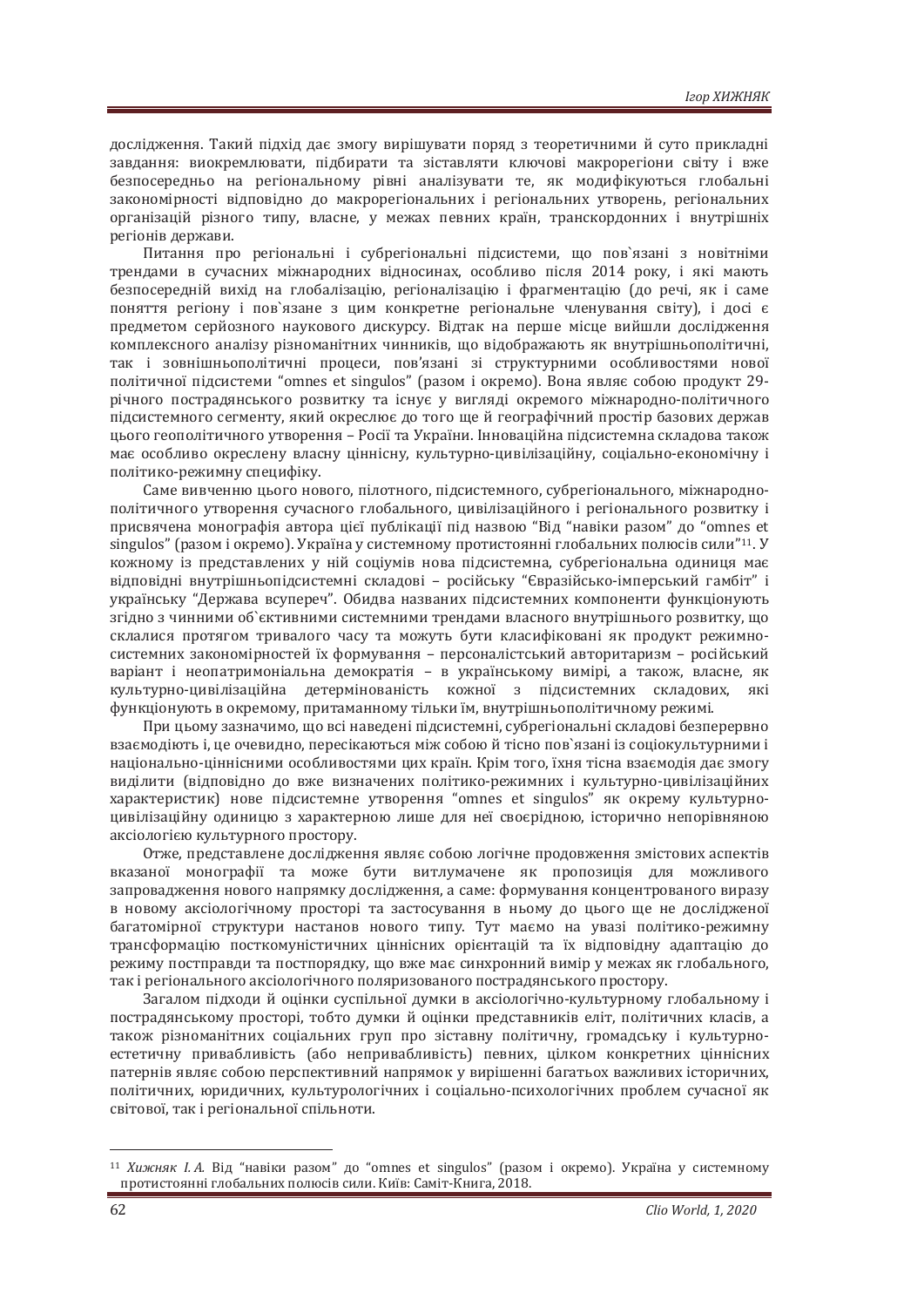Положення-гіпотези шоло аксіологічної лиференційованості й поляризованості культурного простору та про нерівномірність розподілу емоційної складової всередині останнього були висловлені ще в радянській науковій літературі в 1970-х рр. Зокрема, А. Ахіезер і П. Ільїн відзначали, що в будь-якій частині планети "вся територія бачиться людьми як своєрідне поляризоване культурне поле з фокусами притягнення та відторгнення"<sup>12</sup>, що "полальше вивчення системи показників соціальних оцінок території дозволить перейти до складання її спеціальних оціночних карт"<sup>13</sup>. Тоді ж Ю.Лотман вказував на те, що "ієрархія культурної значущості несхожих духовних просторів доповнюється ієрархією ступенів їхньої цінності (залежно від внутрішньої структури даного типу культури); так, виділяються простори, що призначені для державно-політичної діяльності, приватного життя тощо. Емоційна складова естетичного порядку (або інших типів призначення – *Aвт*.) також у жодному разі нерівномірно розподіляється всередині КУЛЬТУРНОГО ПРОСТОРУ"<sup>14</sup>.

Пізніше, уже після розпаду СРСР, у період т.з. "нульових років" XXI ст. науковий аналіз засадничих демократичних цінностей та їхня роль у розвитку громадянського суспільства у країнах Європи був представлений українським дослідником А. Кудряченком<sup>15</sup>. Аналогічно цікавими є публікації в царині визначення типів ціннісної ідентифікації в сучасному соціумі, злійснених А. Ручкою<sup>16</sup>.

Звичайно, у межах окреслення проблеми, шо постала, необхілно також зважувати на різні соціально-психологічні, стереотипно-міфологічні та позаісторичні компоненти аксіологічного характеру, які нерозривно пов'язані з громадянською та суспільною думкою, що панує в соціальному побуті окремих соціумів у різних регіонах глобального і регіонального простору, з їх власними іміджами, аурами, характерними для окремих територій і місць.

Оскільки вказаний набір якостей будь-якого об`єкта складається з тієї чи іншої комбінації притаманних (або непритаманних) йому цінностей, виникає необхідність у створенні достатньо детальної типології цінностей, які функціонують у режимі вже нової альтеративної методології постправди і постпорядку, яка була офіційно представлена на Мюнхенській міжнародній конференції в 2017 р.<sup>17</sup>. Крім того, ми пропонуємо оригінальну типологію цінностей, причому кожен з окремих типів, ще до цього не ходжених цінностей, що презентуються, має власний, очевидний просторовий аспект або "зріз".

На думку автора, після докладного опрацювання цього матеріалу, певно, можуть бути вилілені принаймні 13 раніше не апробованих типів цінностей. Направду, у межах вказаної студії ми зупинимося лише на трьох із них: цінностях державно-громадського, режимнополітичного, воєнно-силового та громалянсько-юриличного порялку; цінностях історичного спрямування; аксіології політико-культурного та науково-когнітивного зразка. Відзначимо, що наведені типи цінностей є валідними як для глобального, так і для регіонального рівнів.

<sup>&</sup>lt;sup>12</sup>Ахиезер А. С. & Ильин П. М. Задачи разработки социальных оценок территории в условиях научнотехнической революции. Известия АН СССР Серия «География». 1975. № 1. С. 87. <sup>13</sup> Там же, С. 91.

<sup>&</sup>lt;sup>14</sup> Лотман Ю. Художественный ансамбль как бытовое пространство. Декоративное искусство СССР.  $1974$  Νº 4, C, 49,

<sup>&</sup>lt;sup>15</sup> Кудряченко А. Засадничі демократичні цінності та їх роль у розвитку громадянського суспільства у країнах Європи. Розвиток взаємодії держави і громадського суспільства в контексті впровадження свропейських принципів належного врядування: зб. матеріалів міжнар. наук.-практ. конф. (12 грудня 2012 р.). Київ: НІСД, 2013. С. 28-38; Його ж. Випробування європейських демократичних цінностей викликами глобалізації. Європейські культурно-історичні цінності: ретроспектива і перспектива: збірник наукових праць. Київ: ДУ «Інститут всесвітньої історії НАН України», 2018. С. 5-16.<br><sup>16</sup> *Ручка А*. Ціннісна зміна як провідна тема сучасного соціального аналізу. Український інформаційний

простір. 2013. Ч.1. С. 163-168; *Його ж.* Цінності і ціннісна зміна в соціологічній перспективі. Мінливості культури: соціологічні проекції. Київ: Інститут соціології НАН України, 2015. С. 41-75; Його ж. Ціннісні тренди в контексті сучасних модернізаційних процесів. Історичні та стратегічні імперативи провідних і транзитивних країн світу: збірник наукових праць. Київ: ДУ «Інститут всесвітньої історії НАН України», 2017. С. 25-34.

<sup>17</sup> Munich Security Report 2017- Munich Security Conference. Post-Truth, Post-West, Post-Order URL: https:www.securityconference.de/en/discussion/munich-security-report/ munich-security-report-2017/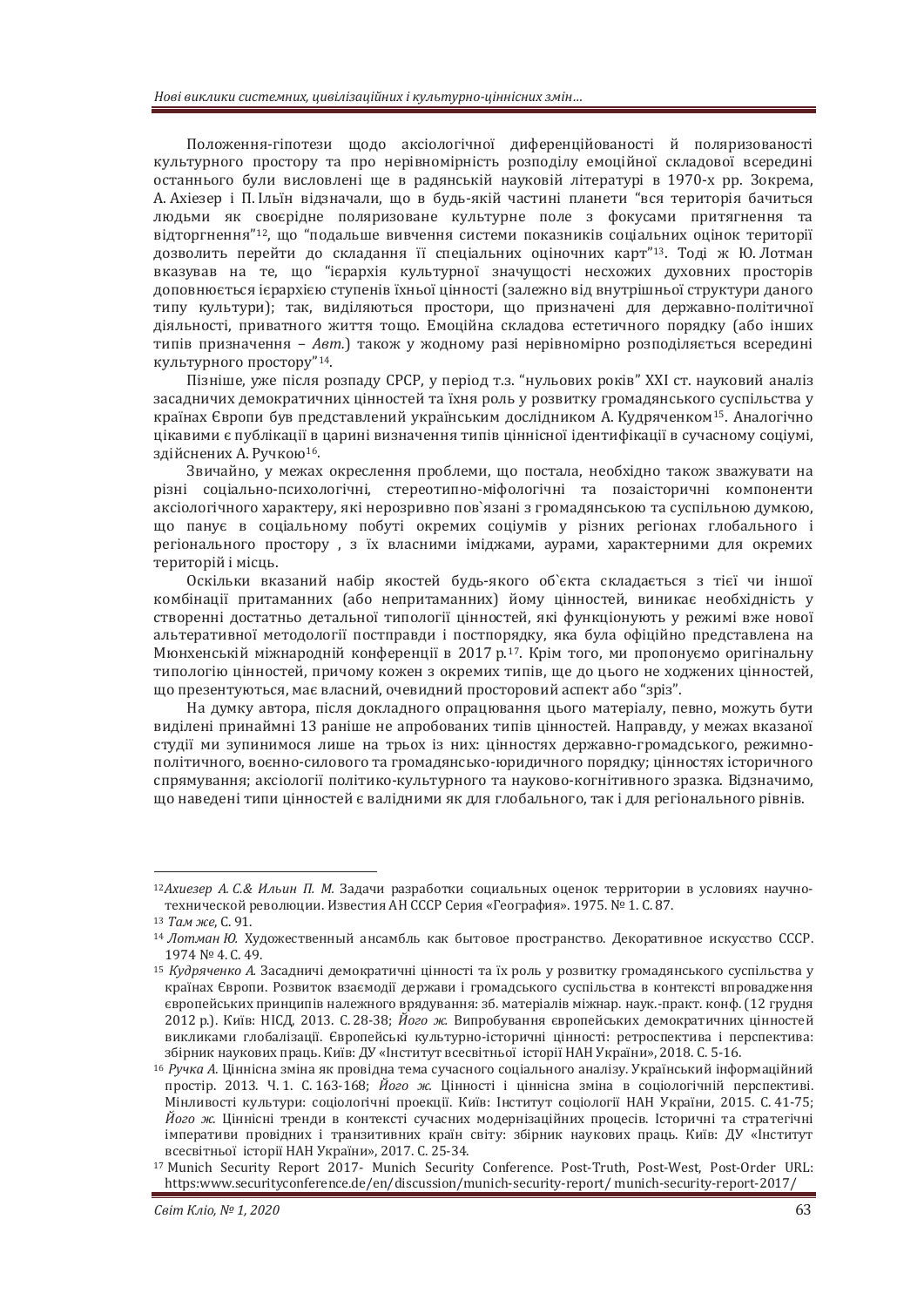Цінності державно-громадського, режимно-політичного, воєнно-силового та громадянсько-юридичного порядку є вираженням сили, безпеки, справедливості, законності тощо, що відображають сутність певного, окремо взятого державного утворення.

Шінності історичного спрямування є всім тим. що уособлює та символізує "зв'язок часів", культурну та історичну пам'ять, наступність традицій, місце людини в тій чи тій спільноті в ряду минулих і наступних поколінь тошо. Після 1991 р. сюди належать також політико-режимні цінності та аналогічні достоїнства того самого ряду, що з'явилися за період уже відмови від комуністичної ідеології.

Аксіологія політико-культурного та науково-когнітивного зразка ґрунтується на знаннях й освітньо-кваліфікаційній "якості населення", а також на інфраструктурі одержання, збереження та розповсюдження знань: системи освіти, мереж бібліотек, баз даних. ЗМІ. Інтернету тошо.

Крім того, специфічне вираження аксіології в особливо поляризованому пострадянському культурному просторі так само, як і в окремих регіонах глобального простору, має власні особливості прояву. До речі, режим відтворення аксіології постправди і постпорядку прямо залежить від режимно-політичної і духовної атмосфери, що існує в кожному з пілсистемних кластерів субрегіонального утворення "omnes et singulos", які формують структуру внутрішньопідсистемних складових як російської, так і української ідентифікації.

Російський сегмент "Євразійсько-імперський гамбіт" має два кластера внутрішньопідсистемного відтворення. Перший - "Кремлівський вимір допуску на перпетуальну персоналістську авторитарність", призначений для внутрішнього використання в кордонах Російської Федерації. Другий - заточений на ведення інформаційних операцій суто "на експорт" і визначений як "Великий" російський інформаційний дивертисмент." Тоді ж український набір кластерів підсистемної партикулярності сприймають як дует культурно-політичних комплексів зі специфікою власного, національного внутрішнього контенту. Перший із них атрибутований як "гібридний" акорд неопатримоніальної демократії по-українськи. Інший спеціалізований сегмент класифікований співзвучно до його відповідної назви "Заморсько-пошуковий бенефіс". Функції обох мають власне політико-режимне і культурно-цивілізаційне навантаження. Перший - конституційно має забезпечувати діяльність внутрішнього суверенітету країни, а також і культурно-цивілізаційну її цілісність, тоді як другий належить до сфери її виходу на міжнародну арену<sup>18</sup>.

Отже, спершу звернемося до культурної значущості російського духовного простору, яка пов`язана із внутрішньою структурою її підсистемного сегменту, що призначений для її внутрішнього використання – "Кремлівський вимір допуску на перпетуальну персоналістську авторитарність".

Її сучасний внутрішній контент був доволі відверто поданий у програмі радіотелевізійної станції RTVI від 10 серпня 2018 р., яка транслювалася в передачі для російської аудиторії на частотах радіостанції «Эхо Москвы», а також у телепрограмі "Особлива думка". Гостем програми на той момент був професор пілотного ВНЗ, який відповідає за підготовку російського дипломатичного корпусу - Московського державного інституту міжнародних відносин, - Валерій Соловей. Так ось, у режимі постправди він схарактеризував сучасну російську аксіологію політико-культурного та науковокогнітивного зразка як "моральне оскотинення". При цьому було прямо сказано, що він має на увазі конкретні полії, які вілбуваються в сучасній луховній сфері Російської Фелерапії, і наразі сприймаються її суспільством як належне<sup>19</sup>.

Інший відомий в Росії політик регіонального рівня - лідер псковського відділення партії "Яблоко" Л. Шлосберг досить докладно та відверто зупинився на певних деталях, що характеризують дії сучасної російської влади. Насамперед, він звернув увагу на те, що неправда, яка прямо асоціюється з постправдою, стала способом пояснення практично всіх її

<sup>&</sup>lt;sup>18</sup> Хижняк *I.A.* Синкретичні ознаки «гібридних» підсистем російсько-українського агломерату спільного геополітичного регіону: самобутність геополітичного коду «omnes et singulos». Історичні та стратегічні імперативи модернізації провідних і транзитивних країн світу: збірник наукових<br>праць Київ: ДУ «Інститут всесвітньої історії НАН України», 2017. С. 91.

<sup>&</sup>lt;sup>19</sup> Радио ЭХО Москвы: Особое мнение: Валерий Соловей. 10.08.2018, [Электронный ресурс]. Режим  $\mu$ ο cryny: www.echo.msk.ru/programs/personalno/1160024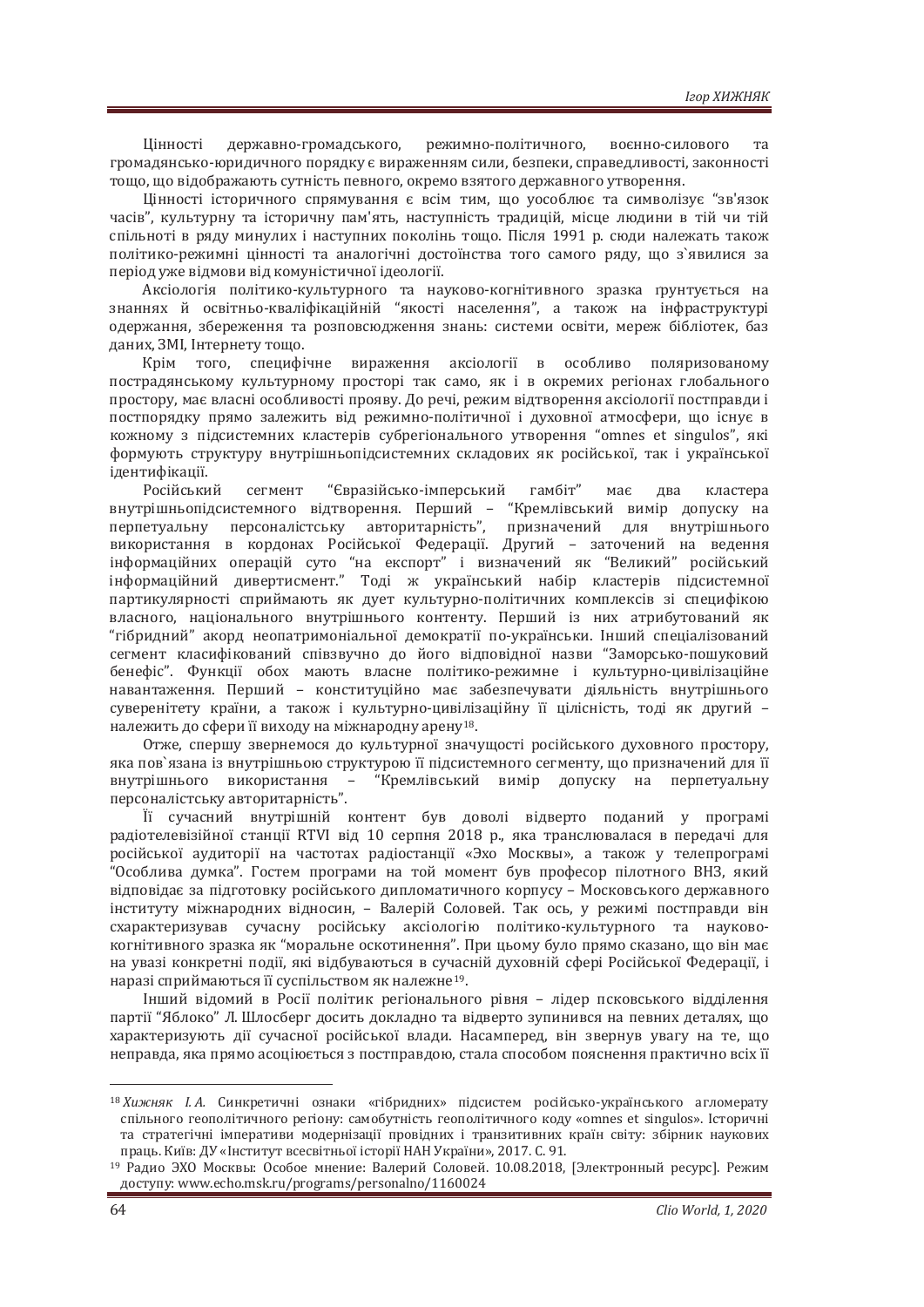дій. Крім того, увагу також було звернуто на те, що саме неправда, яку тиражують на державному рівні, наразі практично втрачає своє первісне значення. Вона стала реально феноменом постправди, тобто поясненням того чи того мотиву, дії, висловлювання. Вона також є невід'ємною частиною професії. Адже власне неправда стала професійною якістю фактично кожного російського державного управлінця. А це вже вказує на повне ъозкладання "держави російської". Проте є речі, що можуть бути навіть гіршими за це. Це є саме терпимість та допустимість панування в аксіології соціуму самого явища неправди. Люди вважають, що за допомогою неправди можна управляти і власною владою і ними самими. Росіяни самі як спільнота вже, очевидно, деградували як соціум. Це віддзеркалення колапсу всього суспільства. Уже немає внутрішніх захисних механізмів, а кількість неправди на питому її вагу стосовно кожного росіянина стало таким, що люди вже призвичаїлися до того, що все штучне стали сприймати за справжнє. І все-таки, відомий у Росії політик регіонального рівня наголошував на тому, що розраховує, власне, на людську природу, яка все ще жива, на перпетуальність коду самого життя! А це є ірраціональна субстанція. Вона закодована в кожній людині. Це не містика, а реальність. Вона стала стилістикою буття з того моменту, з якого саме і виникне точка початку повернення з негативу до позитиву<sup>20</sup>.

Тут уже в режимі постправди може бути зафіксований тип цінностей державногромадського, режимно-політичного, воєнно-силового та громадянського порядку, який одержав розповсюдження протягом 29-річного періоду вже за відсутності комуністичної ідеології. Вказаний тип аксіології також став просторово-синхронним для вжитку в кластері внутрішньопідсистемного сегменту російської ідентифікації "Кремлівський вимір допуску на перпетуальну персоналістську авторитарність".

Режими постправди і постпорядку виявилися досить сприятливими і для аналогічного типу цінностей, але вже на глобальному рівні завдяки своїй привабливості щодо окремих точкових об`єктів, що розташовані в регіонах теперішньої найбільшої міжнародної напруги. Мова наразі йшла про багатосторонній удар, завданий у Сирії в квітні 2018 р. Судячи з розвитку подій, американська сторона мала домовленість із росіянами. Такий висновок випливає, що саме Росія перекрила своїми комплексами ППО акваторію Середземного моря. Американці, своєю чергою, попередили Катар, Саудівську Аравію, Йорданію і, передбачувано, Ізраїль не завдавати окремих ударів, щоб запобігти плутанині, що може виникнути під час підбивання підсумків. Також мало місце чітке погодження кількості ракет, що мали бути випущені по цілях – Велика Британія, Франція і США. Узгоджувалося також, яким мало бути піар-покриття для висвітлення у пресі. Тим не менше, досить довго не сходилися цифри ракетних пусків: на 8-10 одиниць. І хоча військові завжди допускають вольності в підрахунку (це їх одвічна "казка" про власні втрати і втрати противника). Тут згадаємо війну в Іраку та покарання С. Хусейна за нібито наявний у диктатора ядерний арсенал, що виявилося лише гідним подиву постановчим перформансом!

Виступ у британському парламенті Т. Мей, де вона наголошувала на необхідності завдати масованого удару заради обмеження здатності Б. Асада виготовляти хімічну зброю, був зовні вражаючим і мав наслідком масштабний удар по хімічних складах у Сирії. Можна лише уявити наслідки, які б сталися в разі наявності на цих складах великої кількості хімічної зброї: у цьому регіоні неминуче стався б хімічний Чорнобиль. Стало очевидним, що глобальний аксіологічний простір і в цьому випадку був обраний як найбільш вдалий зріз культури саме для застосування державно-політичного, воєнно-силового і громадянськоправового типу цінностей. Одне слово, мав місце звичайний піар пропаганди та контрпропаганди.

Саме тому, в епоху сучасного типу інформаційного мегавпливу надто важко дійти правди або дістатися суті глибокого змістовного дискурсу. Аякщо його порівнювати з періодом "холодної війни", що вже стала історією, то тут прямі паралелі, очевидно, не простежуються. Тому, автор ризикне висунути таку гіпотезу-припущення. У період "холодної війни" йшла боротьба за інтерпретацію тієї чи тієї події, тобто, власне, по суті справи, тієї самої постправди. Ось є правда, а ти обираєш стосовно неї позицію постправди. Таким є цей термін останніх років, але він підходить і до епохи "холодної війни". А ось нині частіше стосується політики (або іншими словами) - аксіології політичного простору, направду, тепер із залученням феномена постфакту. А це вже зовсім інша справа.

| 20 Шлосберг Л.                          | Искушение | насилием | [Электронный | pecypc]. | Режим | доступу: |
|-----------------------------------------|-----------|----------|--------------|----------|-------|----------|
| https://www.abouttru.com/2016/01/23527/ |           |          |              |          |       |          |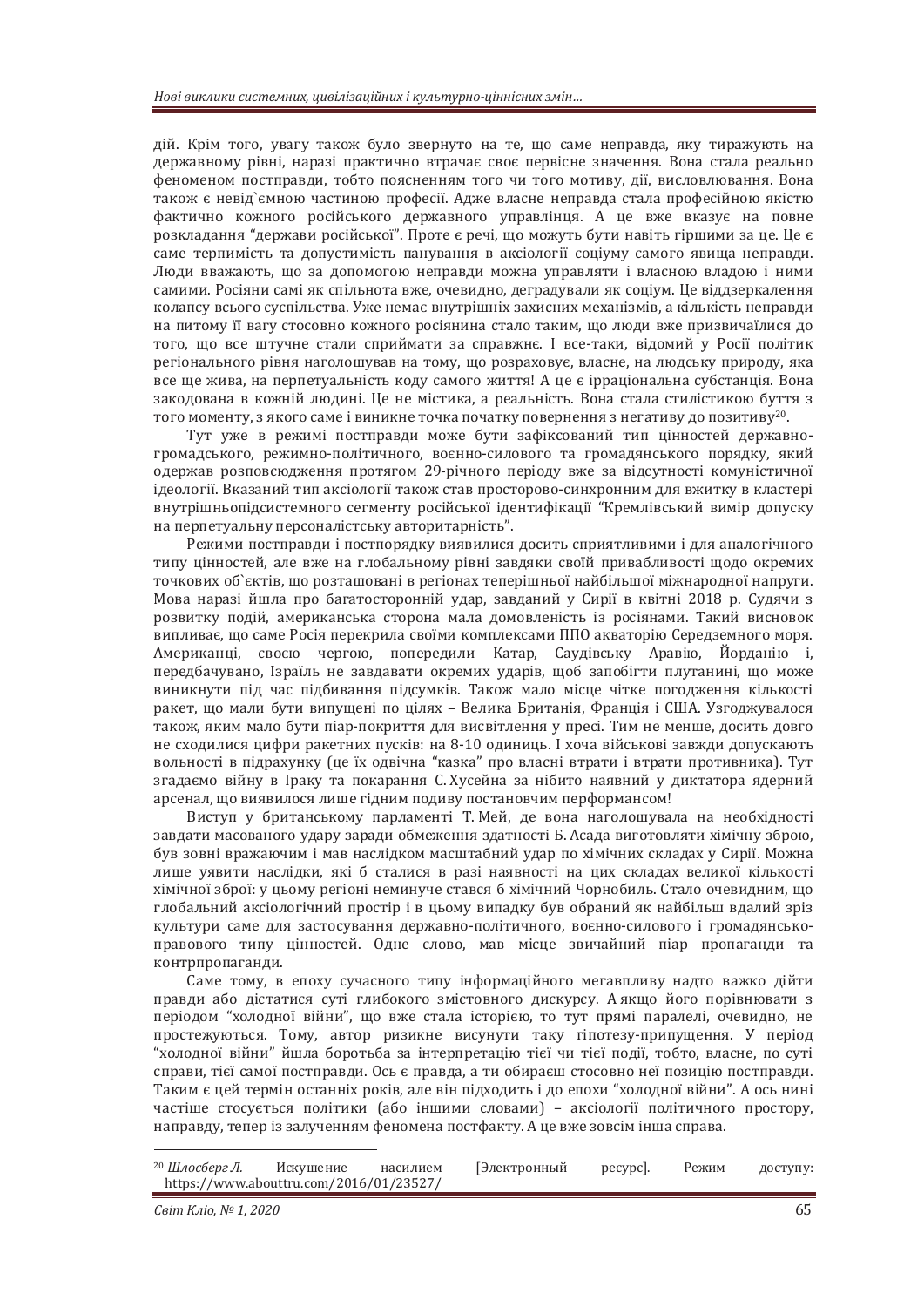Прикладом постправди через присутність у ній постфакту може служити юридичний казус, який має всі підстави, щоб статися з будь-ким. Уявіть, ви йдете вулицею зі своєю дівчиною, а група хуліганів нападає на вас і починає ще й ображати вашу дівчину. Ви вступаєтеся за неї й даєте відсіч нападникам у дуже рішучій формі. А потім, уже в поліції, ці самі нападники починають розповідати, що вони мирно йшли вулицею, а ви з дівчиною напали та ше й по-звірячому побили їх. Ви кажете, що такого не було і що саме група хуліганів нападала на вас. Зрештою, усі не заперечують події і факту того, що відбулася сутичка, проте мова вже йде про боротьбу за інтерпретацію того, хто мав рацію, а хто завинив. Подібні інтерпретації й були головним завданням, здебільшого, у період "холодної війни". Події були, літаки збивали, удари завдавали, топили кораблі, підводні човни, а потім сторони інтерпретували всі ці факти, виходячи з власних позицій.

Наразі ж доводиться мати справу із ситуацією, коли вся політика реально зводиться лише до розмов про справжні чи вигадані події. Мова пішла про сутність цих самих постфактів. А світ тим часом занурився в здогадки: де ж направду була ядерна зброя С. Хусейна? Яким же чином все-таки отруїли Скрипалів? Який вид хімічної зброї був застосований у Дамаску?

Правла тут криється в «гібрилних» різновилах вилозмін, власне, цієї самої постправли, що виникли. А вся їхня «гібридність» полягає в тому, що одна постправда має шанси і передумови та й нібито доказову базу, що може бути оприлюднена або доведена за певних умов. Тоді як іншої постправди просто немає тому, що її просто не може бути як такої.

Видання "The Wall Street Journal" у статті, опублікованій у квітні 2018 р., зробило докладний аналіз заяв президента Франції Е. Макрона щодо присутності хімічної зброї в Сирії. В один ряд були вставлені вирази: "за свідченням". "згідно із заявами", "скоріше за все" тощо<sup>21</sup>. Усе це непрямі згадування без зазначення жодних фактів, доказів і мотивованих тверджень, хоч і з прямими натяками на наявність цілком реальної доказової бази. Тоді ж інша грань "гібридної" постправди, яка нібито не існує і про неї ніхто не знає, хоч у синхронному вимірі відома всім і зрозуміла для решти світу, на практиці вперто заперечується.

Висновки. Нехай наші підходи не здадуться Вам нетрадиційними або надто відвертими. Ми лише хотіли висвітлити роль тих, хто замовляє відтворення сучасних глобальних і регіональних цінностей, а також продемонструвати підсистемні структури, що їх створюють і нав'язують для подальшого визнання та сповідання. Нині є очевидною деяка множинність підходів до тих "істин", які раніше традиційно завжди вважалися непорушними.

У пострадянський період у глобальному та регіональному аксіологічному середовищі вілбулися справлі тектонічні зрушення. Режими постправли і постпорялку знайшли своє системне вираження в культурному просторі, визначеному в авторській системі типології як сегмент політико-культурних і науково-когнітивних цінностей. Тут особливого значення набула діалектика цілого і частини, фактично вже наявної аксіологічно заданої підсистемної конструкції та її елементів. Адже такі складові її системного коду, як європейське місцезнаходження, культурно-цивілізаційна рубіжність між Заходом та Сходом, певна мотиваційна заточеність на прийняття відповідних як внутрішньополітичних, так і зовнішньополітичних рішень, які, насамкінець, визначають спрямованість уже намічених векторів їхньої подальшої реалізації, по суті справи, є системно інтегрованими і являють собою різноякісні та різнорідні сегменти, що забезпечують збереження балансу національних інтересів.

#### **REFERENCES**

*Ahiezer, A.S. & Il'in, P. M.* (1975). Zadachi razrabotki social'nyh ocenok territorii v uslovijah *nauchno-tehnicheskoj revoljucii* [The tasks of developing social assessments of the territory in the conditions of the scientific and technological revolution]. *Izvestija AN SSSR. Serija Geografija*, (1), 86-92. [in Russian].

<sup>21</sup> Raja Abdurahim, Thomas Grove. Syrian Government Nears Control of Enclave Hit by Suspected Chemical Attack [Електронний ресурс]. – Режим доступу: https://www.wsj.com/articles/syrian-government-nearscontrol-of-enclave-hit by-suspected-chemical-attack-1523536253